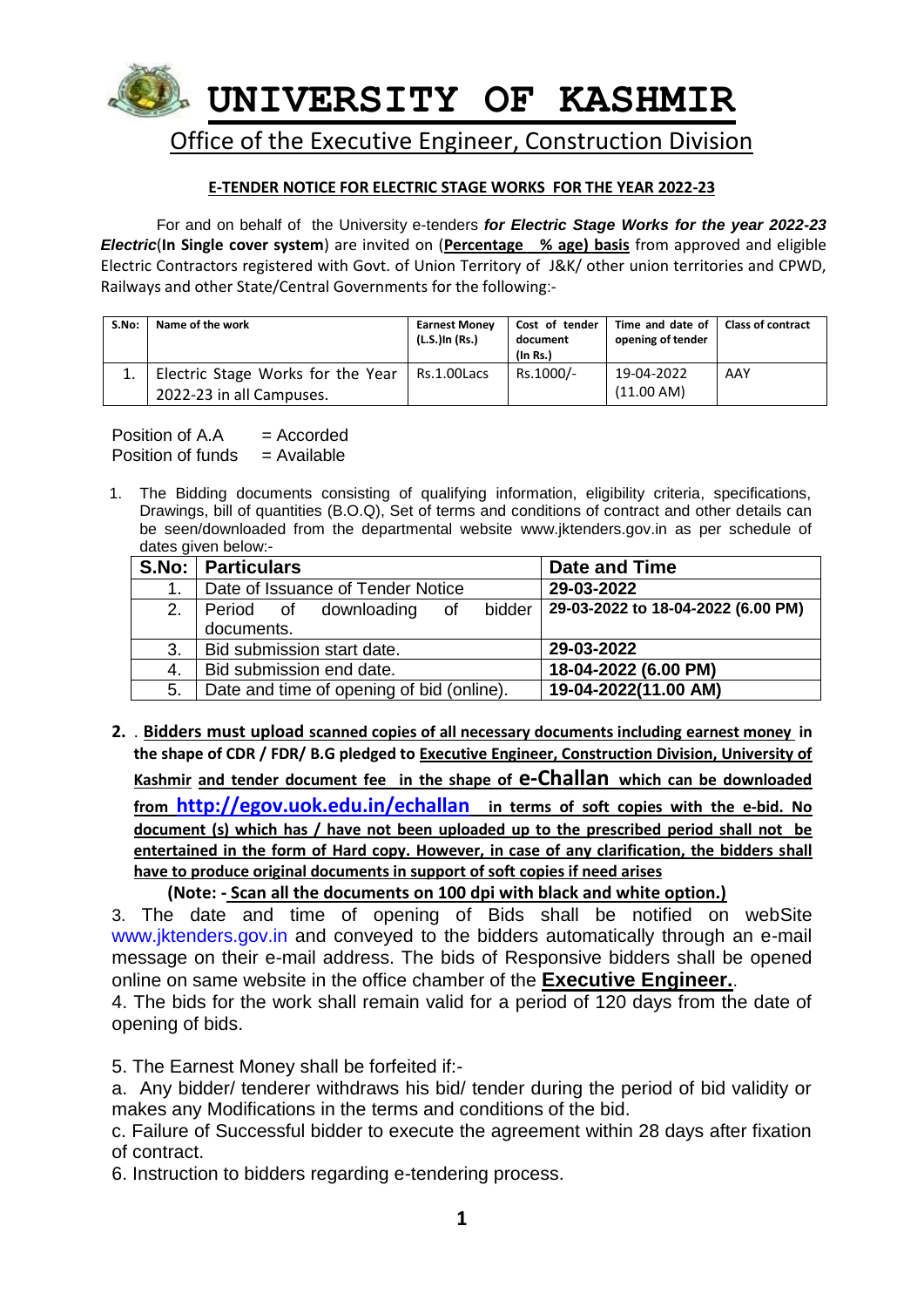7 Bidders are advised to download bid submission manual from the "Downloads" option as well as from "Bidders Manual Kit" on website www.jktenders.gov.in acquaint bid submission process.

8 To participate in bidding process, bidders have to get 'Digital Signature Certificate (DSC)' as per Information Technology Act-2000. Bidders can get digital certificate from any approved vendor.

8-1 The bidders have to submit their bids online in electronic format with digital Signature. No Financial bid will be accepted in physical form.

8-2 Bids will be opened online as per time schedule mentioned in Para-1.

8-3 Bidders must ensure to upload scanned copy of all necessary documents with bid.

9. The department will not be responsible for delay in online submission due to any reasons.

10. Bidders are advised not to make any change in BOQ (Bill of Quantities) contents. In no case they should attempt to create similar BOQ manually. The BOQ downloaded should be used for filling the item rate inclusive of all taxes and it should be saved with the same name as it contains.

11. Price escalation and taxes:- The rates quoted by the bidder in terms of (%age) Percentage (Excess/Less) shall be deemed to include price escalation and all taxes including CGST and SGST up to completion of the work, unless otherwise specified. Deduction on account of taxes shall be made from the bills of the contractor on gross amount of the bill as per the rates prevailing at the time of recovery. The quoted percentage (%age) should preferably be in fractional form in order to minimize concurrence of similar quoted rates/Percentage.

12. Bidders are advised to use "My Documents" area in their user on e-Tendering portal to store such documents as are required.

## **13. Instructions to Bidder (ITB)**

14. All bidders shall include the following information and documents with their bids:-

a. Copies of original documents defining constitution/ legal status, place of

registration, renewal up to date and principal place of Business

# b. *Valid GSTIN Registration with latest clearance certificate/Acknowledgement receipt of GST return copy form GST-3B and PAN Card.*

14-2. The bidder at his own responsibility and risk should visit and examine the site of work and its surroundings before submission of bid.

14-3. Non attendance of pre-bid meeting will not be cause of disqualification of the bidder.

14-4. All documents relating to the bid shall be in the English Language.

### **16. General conditions of Contract:-**

14-1. The date of start of the work shall be reckoned within one week from the date of issuance of

LOI/Contract allotment as the case may be.

14-2 **Schedule of payment**;- The payment schedule shall be fixed after award of contract in favour of successful bidder, on the basis of availability of funds and value of work executed, shall be determined by the Engineer.

14-3 **Amendment of biding documents**:- Before the dealing for submission of bids the employer may modify the bidding documents by issuing addendum.

14-4 The tender receiving authority reserves the right to accept or reject any tender or all tenders

without assigning any reason thereof.

14-5 **Restoration of work:-** On completion of contract the contractor shall responsible to remove all un-used material and restore all work in its original position at his own cost.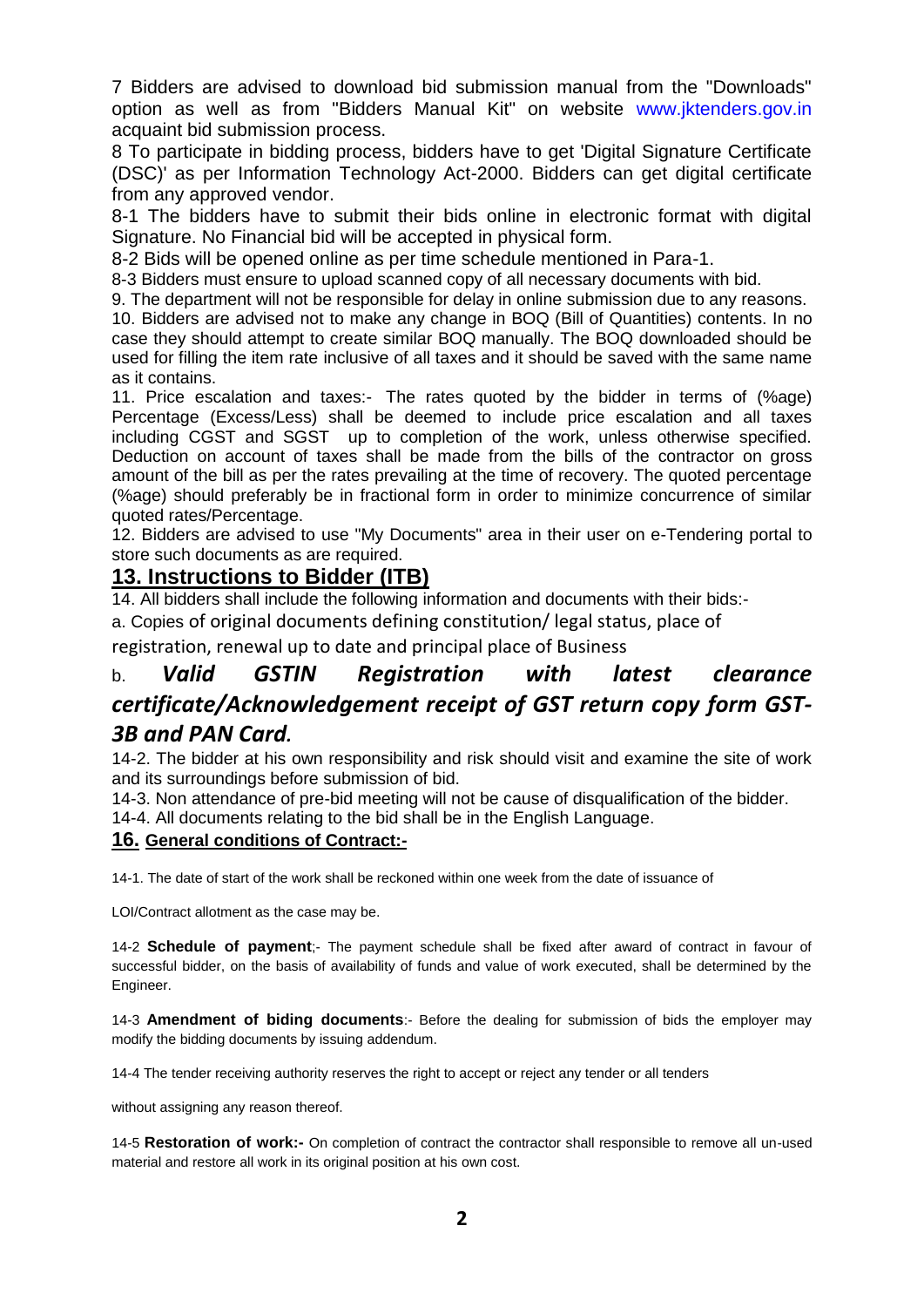14-6 **Traffic regulations:-** The contractor is bound to adhere to traffic regulations as is applicable from time to time and ensure arrangements of smooth regulation of traffic during execution of work.

14-7 **Arbitration:-** The arbitration shall be conducted in accordance with the arbitration procedure stated in the J&K conciliation and arbitration Act No. xxxv of 1997 issued vide SRO No.403 vide notification of J&K Govt. "Law Department"11th December-1997)

14-8 **Defect Liability period**. The DLP shall be calculated from date of certified completion of work and period shall be **6 months.**

14-9 **Safety:-** The contractor shall be responsible for safety of all activities at site of work.

14-10 **Discoveries:-** Anything of historical or other interest or other interest or of significant value unexpectedly discovered on the site shall be the property of the government.

14-11 **Termination:-** The employer may terminate the contract if the contractor causes a fundamental breach of the contract in any way.

14-12 *Fundamental breach of contract will include:-*

a. Continuous stoppage of Work for a period of 30 days without authorization of Engineer in-charge.

b. If In case contractor failed to start /complete the work, within the stipulated time period, his CDR/Earnest Money shall be forfeited after termination of the contract. Besides, defaulting contractor shall be debarred from taking works in Public Works Department at least for one year.

### 14.13 **All Major Labour Laws of establishment engaged in building and other construction Works at present will be applicable on the contract/ contractor:-**

- a) *Workmen compensation act 1923.*
- *b) Payment of Gratuity Act 1972.*
- *c) Employees P.F. and Miscellaneous Provision Act 1952.*
- *d) Maternity Benefits Act 1951.*
- *e) Contract Labour (Regulation & Abolition) Act 1970.*
- *f) Minimum Wages Act 1948.*
- *g) Payment of Wages Act 1936.*
- *h) Equal remuneration Act 1979.*
- *i) Payment of bonus Act 1965.*
- *j) Industrial disputes Act 1947.*
- *k) Industrial employment standing orders Act 1946.*
- *l) Trade Union Act 1926.*
- *m) Child Labour (Prohibition & Regulation) Act 1986.*
- *n) Inter State Migrant workmen's (Regulation of employment & Conditions of service) Act 1979.*
- *o) The Building and other Construction workers (Regulation of employment and Condition of service) Act*
- *1996 and the Census Act of 1996.*
- *p) Factories Act 1948.*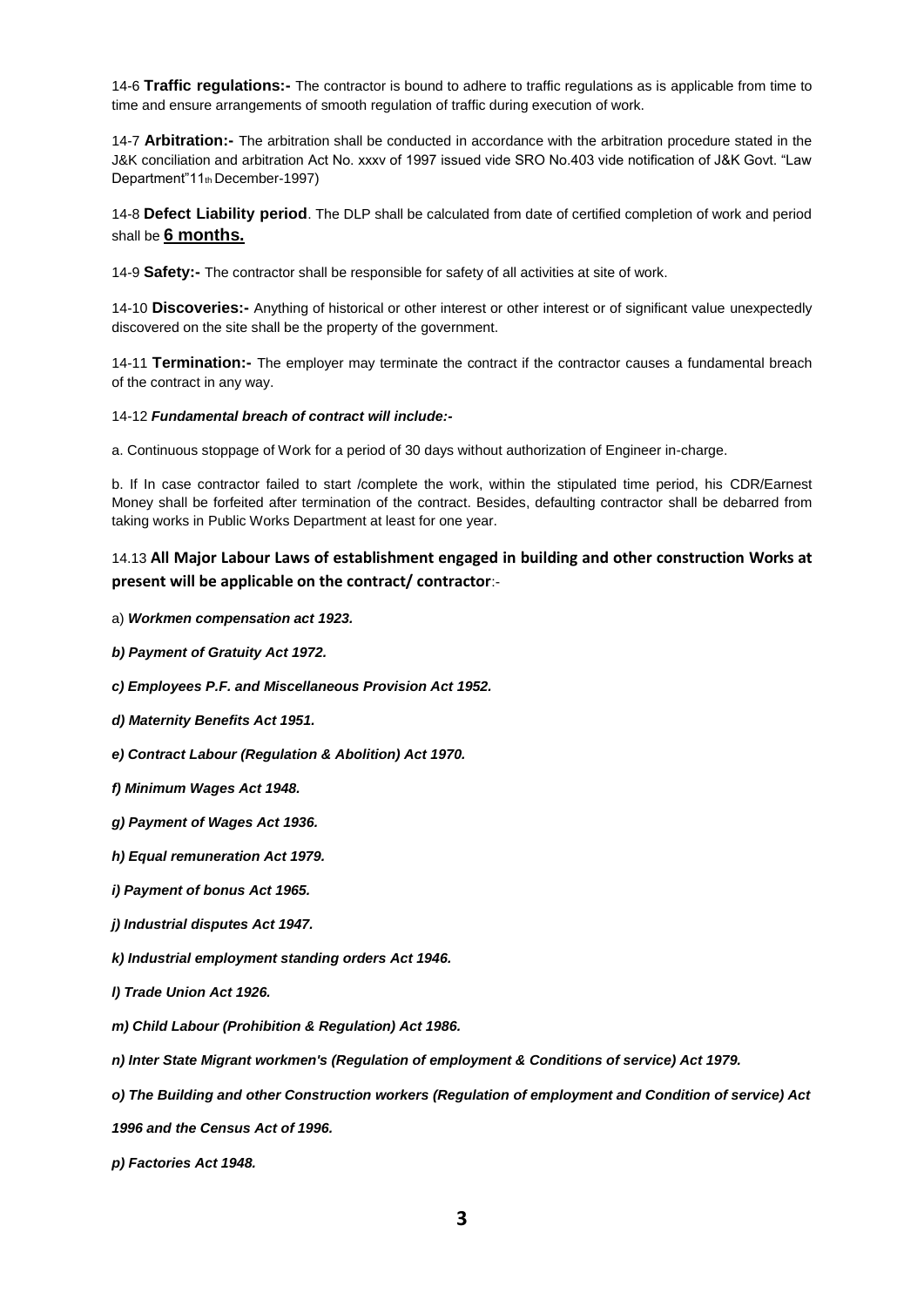#### *q) Compliance with Labour Regulation Laws of Union Territory of J&K.*

14.14 **Specification/Quality Control**: - All items of works shall conform to

Specifications as per IRC/MORTH/NBO/CPWD/SSR/ Any other prescribed specifications.

14.15 **Insurance**: - Insurance cover to Labour / Machinery / Work / Plant material /

Equipment by the contractor shall be mandatory.

14.16 **Laws Governing the Contract:-**The contract shall be governed by Laws of the land.

14.17 **Court's Jurisdiction**:-In case of any disputes/differences between contractor and Department the jurisdiction shall be Union territory of J&K.

15.3 **Restoration of work:-** on completion of contract the contractor shall be responsible to removal all unused material and restore all work in its original position at his own cost.

15.4**Tests:**- The contractor shall be solely responsible for carrying out the mandatory tests required for the quality control at his own cost.

15.5 If the bidder quotes his rates for any item more than that of estimated rate or found unrealistic such rates will be calculated on the basis of latest analysis of rate (CPWD) with respect to current market rate.

16. The Stage contractor will be required to keep sufficient stock of materials available with him.

17. Besides attending the repair work of all nature the successful tenderer will be bound to execute works of petty original nature amounting upto Rs.5000/= in each individual case under stage rates which may extend upto Rs.50,000/=.

18. The work required to be executed through the stage contractor should be taken up in hand by the stage contractor within two days from the date of written order from the EXEN/AE concerned and to complete the same as per the time limit given under:-

| a. For works valuing | Re.1/- to Rs.500/=            | 1 day   |
|----------------------|-------------------------------|---------|
| b. For work valuing  | Rs.501/- to Rs.1000/=         | 3 days  |
| c. For work valuing  | Rs.1000/- to Rs.2000/= 5 days |         |
| d. For additional    | $Rs.1000/=$                   | 2 days. |

- 19 The electric stage contractor will be responsible for any damage done by him during execution and shall have to set right/replace at the contractor/firms cost. In case of the further failure the same shall be got done though some other agency by the University. The cost involved for restoration of such damages shall be recovered from the stage contractor.
- 20. Materials available in the stores of the construction Division. University of Kashmir will be supplied departmentally on the stock rates in vogue in the Division and shall have to be used by the contractor ordered by the department and shall used such materials most economically and exclusively for the purpose of work for which it has been issued. In the event of loss or damage to the departmental stores the cost thereof will be recovered from the contractor at double the stock rates. All the unconsumed materials (Departmental) shall be returned by the contractor to the stores at once. In case of his failure to do so he will be liable to pay the cost of the same at double rates assessed by Engineer-in-Charge.